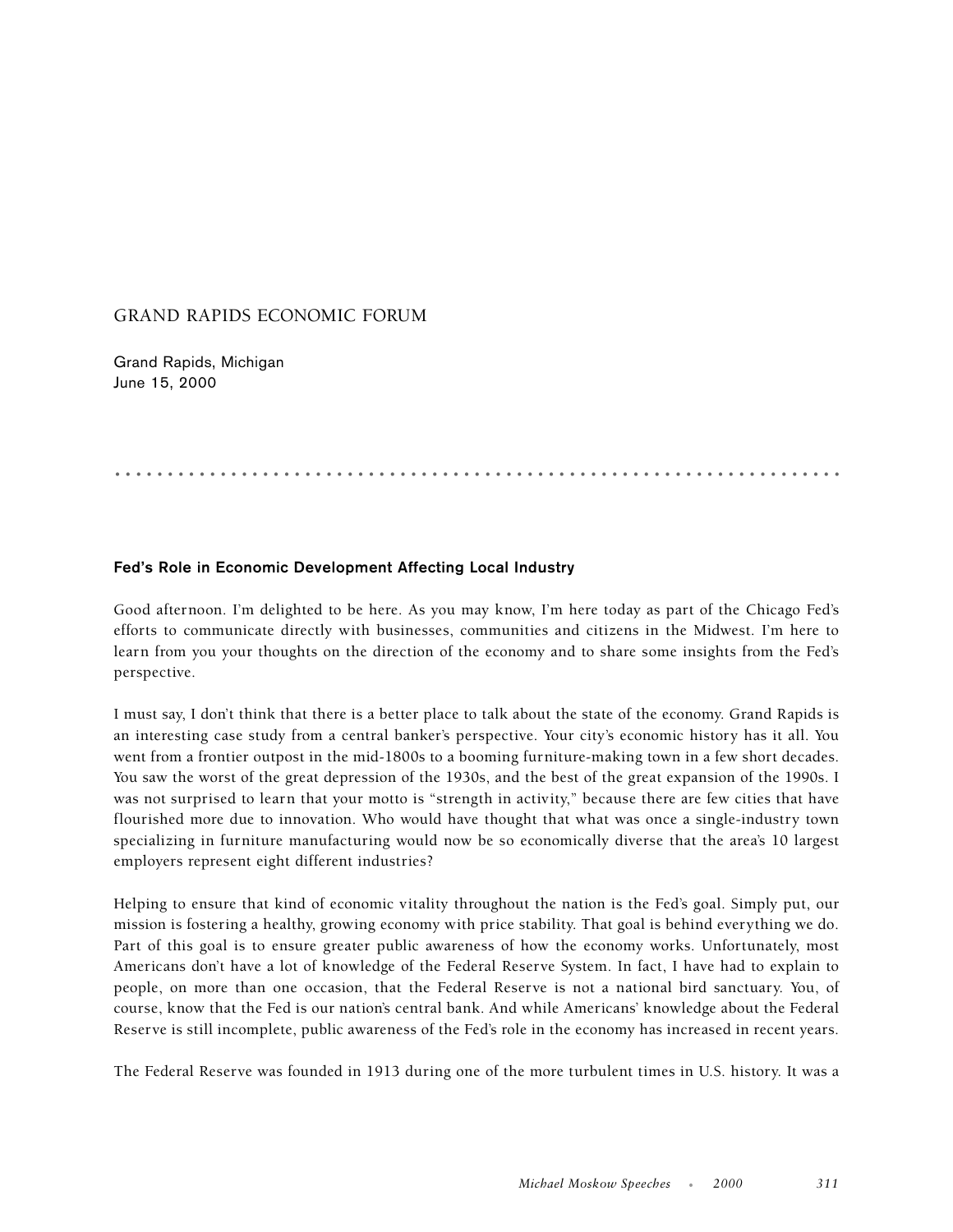period quite different from today. Our towns and cities had been linked by the transcontinental railway just a few decades earlier. America was newly industrialized and bursting at the seams with energy and expectations. At the same time, the U.S. had experienced a series of boom and bust cycles for several decades. There were frequent economic downturns, and expansions were too short lived to repair the damage done to peoples' lives. By the late 1800s and early 1900s, there were widespread social and economic problems, like the emerging phenomenon of big city poverty and numerous spells of high unemployment.

What a difference a century makes. Today, we're experiencing an expansion that has become the longest in our country's history, and the national unemployment rate is near a three-decade low. Back in the late 1800s, the state of our economy was symbolized by bank runs and bread lines. Now our economy is symbolized by images of parking lots overflowing with luxury cars, and new housing developments that sell out before there is time to plant a "for sale" sign out front.

Today I will talk about our economic expansion, and just what that means for us as a nation. In particular, I'm going to discuss how maintaining price stability is key to the Fed's mission of contributing to a higher standard of living for all Americans. To set the stage for our discussion, let me give you a brief overview of what exactly the Fed does. Our mission is to foster a safe and sound financial system and a healthy, growing economy. As opposed to the ups and downs of the late 1800s, our goal is sustained growth. The Fed pursues its mission through three main areas of responsibility. First, we're a service provider — we provide financial services such as check processing and electronic payments to depository institutions and the U.S. government. Second, we're a bank regulator — we supervise and regulate banks and bank holding companies. Finally, but most important, we formulate national monetary policy.

The Chicago Fed is one of 12 regional Reserve Banks. We serve a five-state area consisting of the lower peninsula of Michigan as well as most of Indiana, Illinois, and Wisconsin, and all of Iowa. In addition to our head office in Chicago, we have a Branch in Detroit as well as check-processing centers in Indianapolis, Des Moines, Milwaukee and Peoria. Most people tend to think of monetary policy as a process that begins and ends in Washington, D.C. But, in fact, the Fed was intended to be regional in orientation at its founding, and it continues to be so today. Each of the presidents of the 12 Fed Banks participates on the Federal Open Market Committee, the Fed's main policymaking group.

As part of the policymaking process, we need to stay in touch with people living and working in our regions to supplement statistical data with up-to-the-minute information. That's why I'm here today. My ability to bring current information about the economy in action to our deliberations is one of the advantages of the Fed's regional system. Furthermore, having FOMC participants located outside the Washington beltway helps to keep the Fed insulated from the short-term political pressures that could distort the policymaking process. In short, the Fed's regional system allows it to get a better feel for the latest economic developments and helps it focus on policy not politics.

Given that background, let me turn to why the Fed is concerned with price stability — and to why price stability is so important in ensuring a healthy economy here in Grand Rapids and nationally. At first glance, inflation may not seem that sinister. After all, you might wonder, if both prices and wages are going up, why should it matter? But in fact, as the 1970s showed, high inflation, especially when it's volatile, can easily derail economic growth. Inflation disrupts growth by making the entire economy less efficient. The pricing mechanism, which should serve as a point of communication between consumers and producers, breaks down.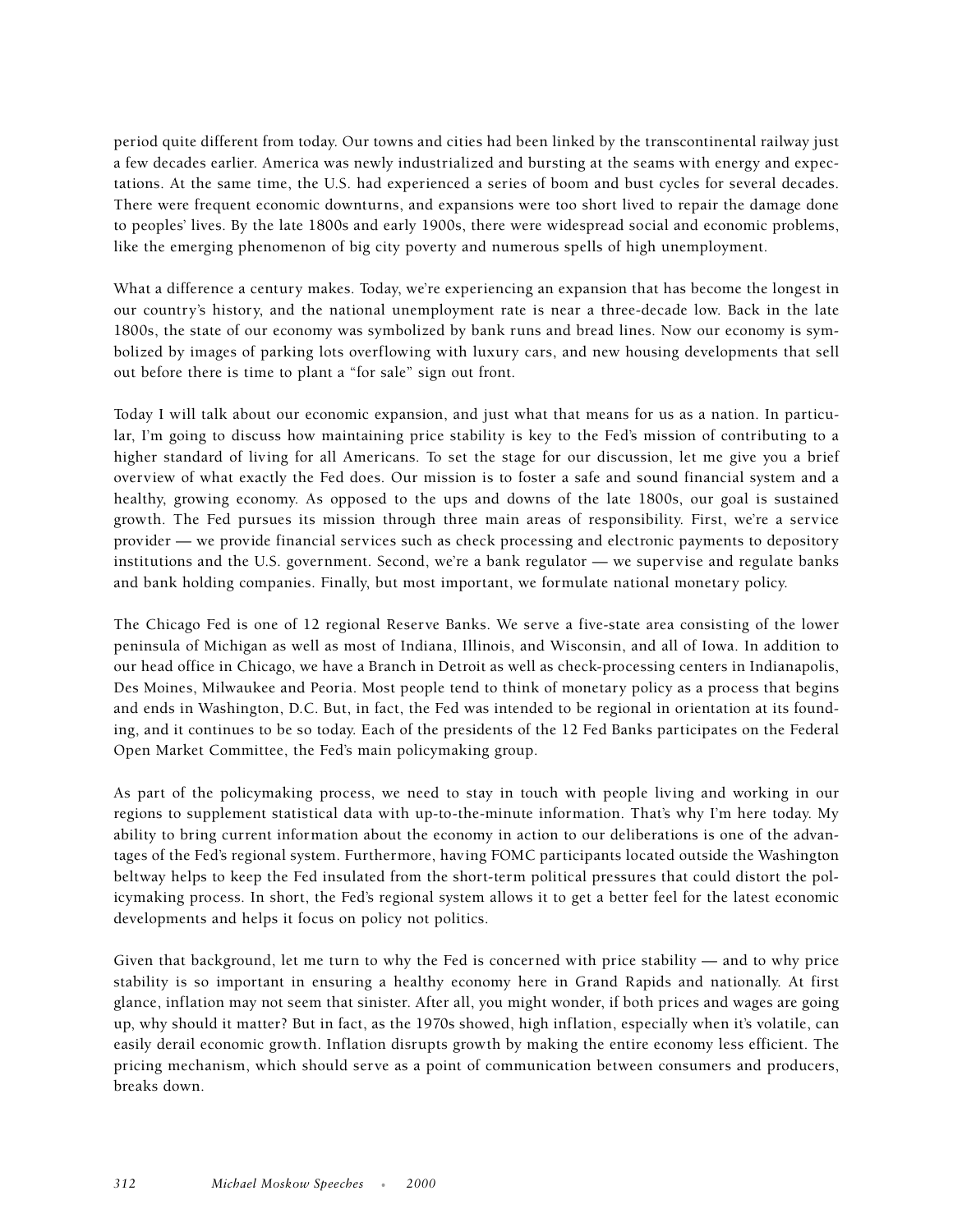One way to imagine this is to think about a national rail system: when it works, and when it doesn't. Generally, trains come and go at high speeds, efficiently and safely. But some systems are less efficient than others. Sometimes there are problems with the signals. We've all heard of cases where cars were surprised at railroad crossings by malfunctioning gates, or when trains were not announced by either the crossing bells or the signals. And I know I've been on a train more than once that was delayed because of a signaling problem. When signals fail, trains start running late, people miss connections, and in the end, the entire system performs below its potential.

In the free market, price signals serve much the same purpose. Generally, goods and services change hands at high speeds, efficiently and smoothly, without direction by any government agency. Unless, of course, there is a problem with price signals. Then producers and investors misallocate. Customers and workers make ill-informed decisions. And the entire economy performs below its potential. Inflation distorts prices and interest rates, jamming the signals which we all depend upon to make decisions — decisions on when, where and how much to buy, sell, save and invest. That's why the Fed focuses on low inflation to meet its goal of a healthy growing economy. The Fed can't directly create growth. Growth can only be created by investment in human skills, physical capital and new technologies. All the Fed can do is facilitate investment — by creating an economic environment of low and stable prices — an environment of clear signals.

The signals have worked well in recent years. Over the course of the current expansion, the economy has run like a locomotive on a clear stretch of track, fueled by the hard work and ingenuity of the American people. The importance of keeping the economy on track and growing for as long as possible cannot be underestimated. Economic stability and the long expansions it fosters have an enormous impact on our nation. For example, look at the impact of the expansion on those living on the margin in America.

Historically, the previously unemployed and lower-income workers are not as well off as the rest of the population. But the current economic expansion has helped many make solid progress toward improving their lives. Our low inflation environment has provided the foundation for a sustained period of remarkably low unemployment, which has been below 5 percent for almost three years. This extended period of low unemployment has pulled many people into the workforce for the first time, as companies reach deeper into the labor pool.

Long, steady expansions greatly benefit America's poorer workers in many ways. The last-hired workers are often the first-fired. That's why short booms that quickly burn themselves out often do not provide enough time for new workers to get the experience and training they need to stay employed during harder times. Extended periods of economic growth, such as the one we're currently experiencing, mean that we have many Americans entering the job force who have never before had such opportunities — opportunities to work, to receive training, to invest in their own businesses, homes and families, and to break the cycle of poverty. I know that Michigan has excelled at responding to the demands of your flourishing economy by investing heavily in worker training as well as encouraging people to move to your state.

We've discussed how the Federal Reserve fosters sustainable growth. We've discussed how our nation has benefited from those efforts. And perhaps, most importantly, we've discussed how price stability is key to those efforts. But how exactly, does the Fed achieve price stability? For example, how does the Fed know when growth is sustainable and when it's not?

Roughly speaking, our economy's maximum sustainable growth rate is determined by adding growth in the U.S. labor force and growth in productivity. The labor force has been growing at about one percent per year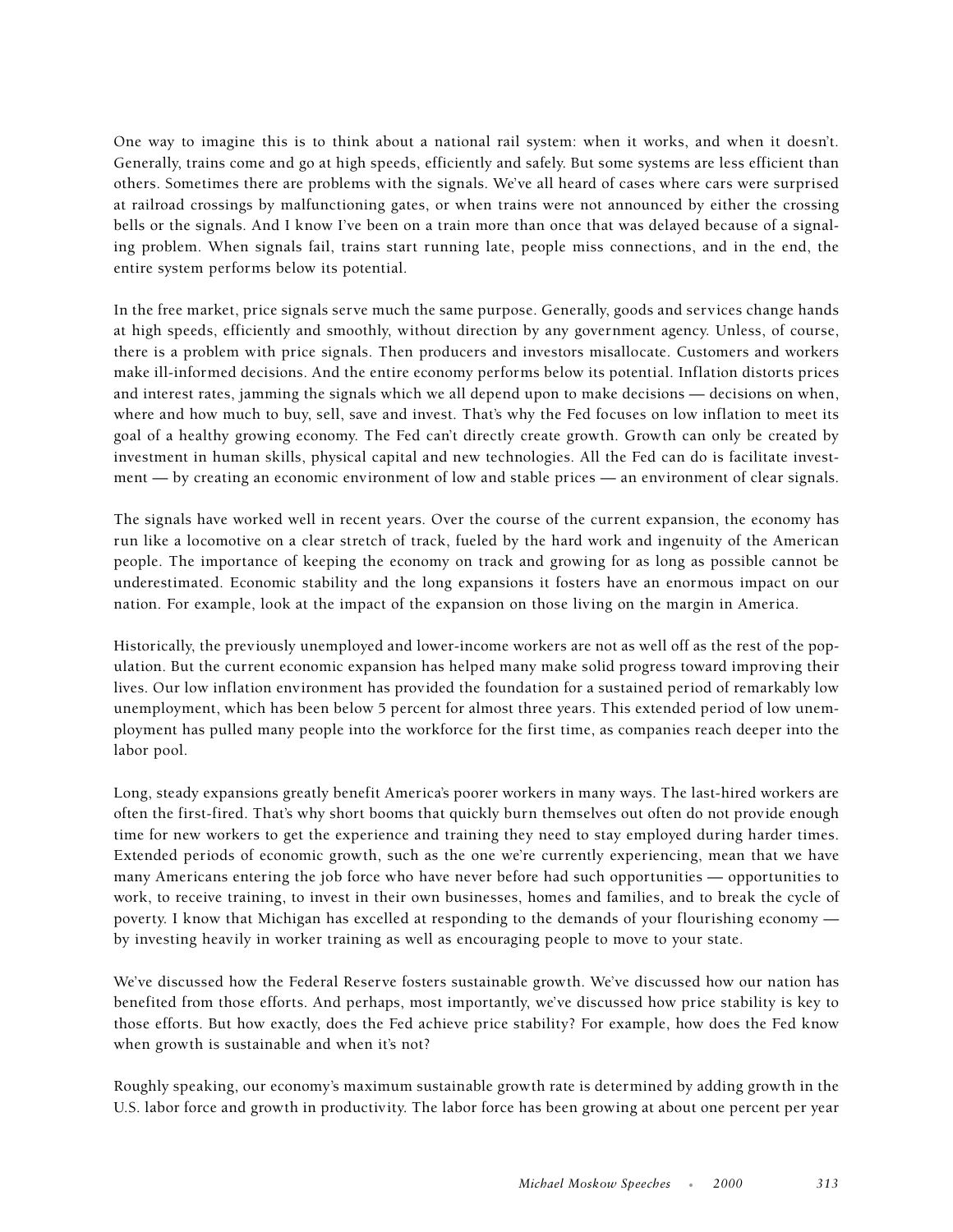— roughly equal to our population growth. Just a couple of years ago, most economists would have said that productivity was growing at about  $1\frac{1}{2}$  percent per year, giving us a potential growth rate in the U.S. of about 2½ percent. Today, many economists have higher estimates for potential growth, because of the higher productivity growth we've been experiencing. In fact, the average annual productivity growth over the past four years is one percentage point higher than it was during the previous quarter century — significantly increasing maximum sustainable growth during this period.

A major portion of the recent dramatic increase in productivity growth was due to the kind of innovative products and services provided by the technology industry. Technology is changing the way all of us do our jobs, the way businesses buy and sell from other businesses, and the way companies interact with their customers. We have vastly improved access to information that enables us to be more efficient and effective as we make business decisions.

But the increase in efficiency we've seen since the mid-1990s was not due simply to the highly publicized Internet and hi-tech computer applications. We learned to run our businesses smarter through improved management practices. And the U.S. labor market as an institution is functioning more efficiently than it used to. In the past, the low rates of unemployment we're currently experiencing would not have been considered sustainable year after year. We usually considered such low rates of unemployment as a sign of imbalances in the economy, as a sign that aggregate demand was outstripping aggregate supply. And the result was always the same. Bottlenecks emerged and inflation increased. Eventually, due to the higher inflation, growth would stall and the unemployment rate would go up. We're not sure how low an unemployment rate can be sustained in the U.S. economy today without inflation rising and growth being curtailed. But the old belief that a 6 percent or so unemployment rate was as low as we could go without problems arising is surely out of date.

Increased productivity growth raises our potential growth, which represents the supply of goods and services we produce domestically. There's evidence, however, that demand has been outstripping even this higher supply, and the presence of this imbalance has been an important factor in recent monetary policy discussions and decisions.

As you know, the Federal Open Market Committee has raised its target for the federal funds rate six times since last June, from 4¾% to 6½%. The first five of these moves were increases of one-quarter of a percentage point, while the most recent action taken on May 16 raised the target funds rate by half of a percentage point. The early steps in the latest tightening phase essentially reversed easing actions taken in late 1998. You will recall that financial markets became quite volatile following the Russian crisis in August 1998. In order to assure that the normal supply of financial liquidity to creditworthy borrowers was not impeded, the Fed lowered the funds rate target by three-quarters of a percentage point in three steps during the fall of 1998. By the spring of 1999, however, domestic financial markets had recovered and prospects for economic growth abroad had improved. Moreover, economic growth in the U.S. was quite brisk and potential inflationary risks were increasing. In late June of last year, the FOMC responded by raising its funds rate target, and that was the first of a series of pre-emptive actions taken to offset the significant risk of rising inflation.

After last month's increase, the FOMC stated that increases in demand remained in excess of even the rapid pace of productivity-driven gains in potential supply, exerting continued pressure on resources. If this disparity were allowed to continue, it could foster inflationary imbalances that would undermine the economy's outstanding performance. We also indicated that the balance of risks was still weighted mainly